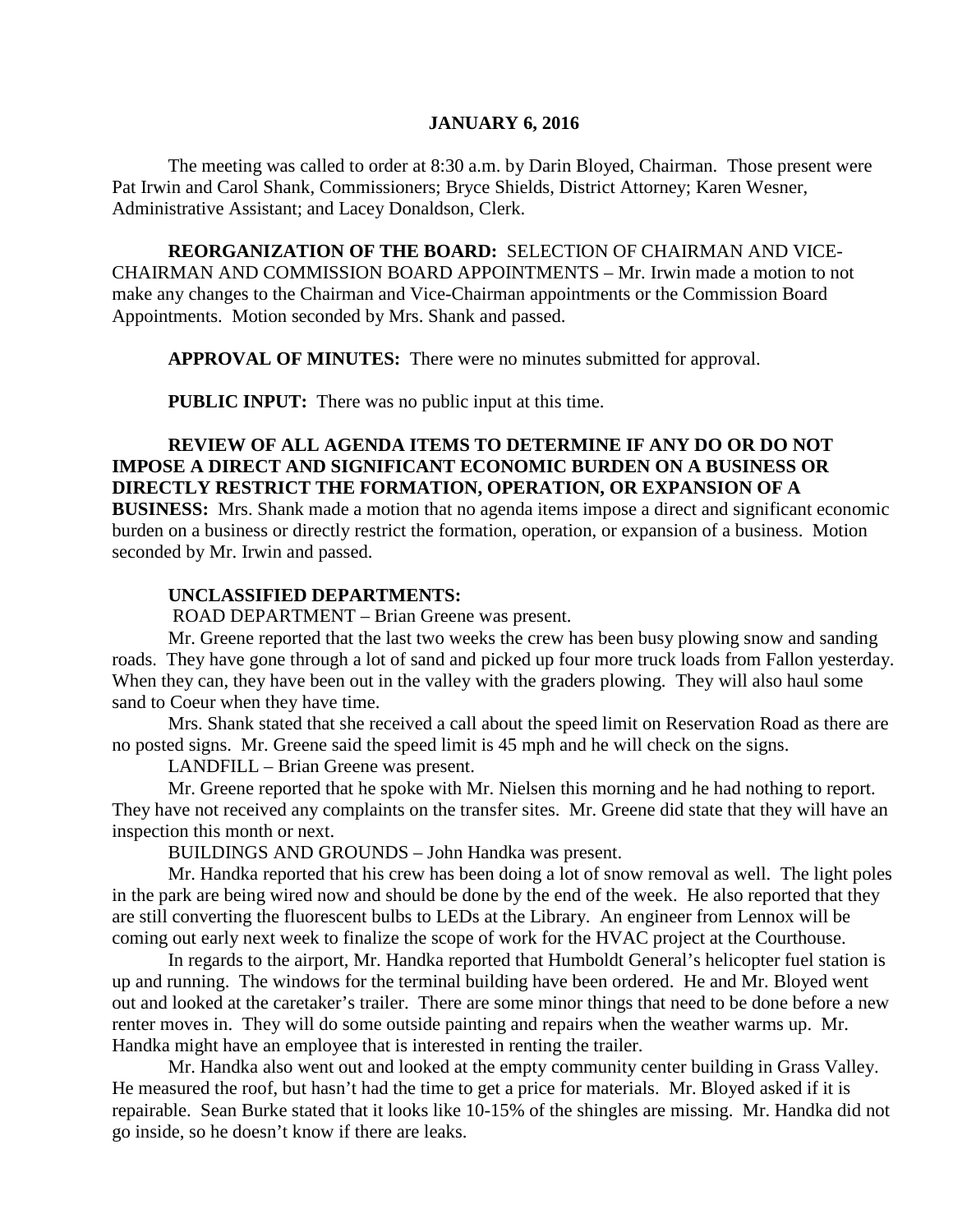Mr. Irwin asked if they have done anything with the sheetrock at the Museum. Mr. Handka stated that he has not.

Mr. Handka spoke about the work that is needed in the Justice Court bathroom and presented the Board a quote.

*Request from Lover's Aloft to use McDougal Sports Complex for the 2016 event:* Mrs. Shank made a motion to approve the request of the Lover's Aloft event to use the McDougal Sports Complex February 11-14, 2016. Motion seconded by Mr. Bloyed. Mr. Irwin abstained. Motion carried.

SENIOR CENTER/VOLUNTEER COORDINATOR – Jordan McKinney was present.

Mrs. McKinney reported that they made over \$1,200 for the Christmas Tree Raffle this year. The new pots and pans have been ordered and have shipped. The next Advisory Board meeting will be on January  $12^{th}$ . Breakfast this month will be held on January  $29^{th}$ .

COMMUNITY CENTER/ECONOMIC DEVELOPMENT – Heidi Lusby-Angvick was present.

Mrs. Lusby-Angvick gave the Board a copy of the Business Weekly insert about Pershing County. She has 1,500 copies in her office for interested parties. She will also be distributing them to Western Nevada Development District and some other business partners. Mrs. Lusby-Angvick stated that this was half of the project they are working with Abbi Agency on. The other half is a business development folder with resources about the community.

Mrs. Lusby-Angvick also reported that a new business opened on Saturday, Affordable Car Care on Cornell Avenue.

She will be attending the Recreation Board meeting tomorrow night to schedule a roundtable meeting with PCEDA (Pershing County Economic Development Authority).

Mrs. Lusby-Angvick stated that the Health Department was here last week conducting the yearly inspection. There was a problem with the dishwasher and Mrs. Lusby-Angvick has called the company to come out.

The Community Center Board has sent out pre-qualification letters for the kitchen remodel and received two responses. Mrs. Lusby-Angvick will continue to work with Mr. Shields on this project.

Mrs. Lusby-Angvick stated that she spent a few hours on the phone with the County's website developer and made several changes to her page. She did state that the website speed is horrible.

*Request to remove inventory items:* Mrs. Shank asked about the broken seat on the chair in question. Mrs. Lusby-Angvick stated that the plywood is broken. Mrs. Shank stated that she could have the chair fixed.

The Board also questioned the reason the coffee cup was on the inventory. Mrs. Lusby-Angvick will work on updating the quantities of these items on the inventory and bring an update to the Board.

The Board did not take any action to remove either item.

BUILDINGS AND GROUNDS, CONT.D – *Discussion regarding flooring for Courthouse offices/hallway/foyer:* Mr. Handka introduced Kelly Brye of Carpet King. Mr. Brye spoke about his product and showed the Board a sample. This product was also used in the Lyon County Courthouse.

PUBLIC DEFENDER – Steve Cochran was present.

Mr. Cochran stated that Ms. Martinez has been on vacation and will be back tomorrow. He also stated that he was appointed on a post-conviction habeas corpus yesterday. Mr. Cochran stated that the only connection this case has to Pershing County is that the inmate is housed here. It is a Las Vegas conviction and a denial of parole out of Carson City. These cases are very time consuming and involve a specialized area of law. Mrs. Shank asked if the State could be billed for this. Mr. Shields will look into this matter.

PERSHING COUNTY FIRE/AMBULANCE –

*FIRE COORDINATOR:* Mike Heidemann was present.

Mr. Heidemann stated that he is working with Humboldt General Hospital to do an all-inclusive county training in regards to their new helicopter. He would also like to have a meeting with all the fire departments at this time as well. The dates being looked at are February  $6<sup>th</sup>$  or February  $27<sup>th</sup>$ .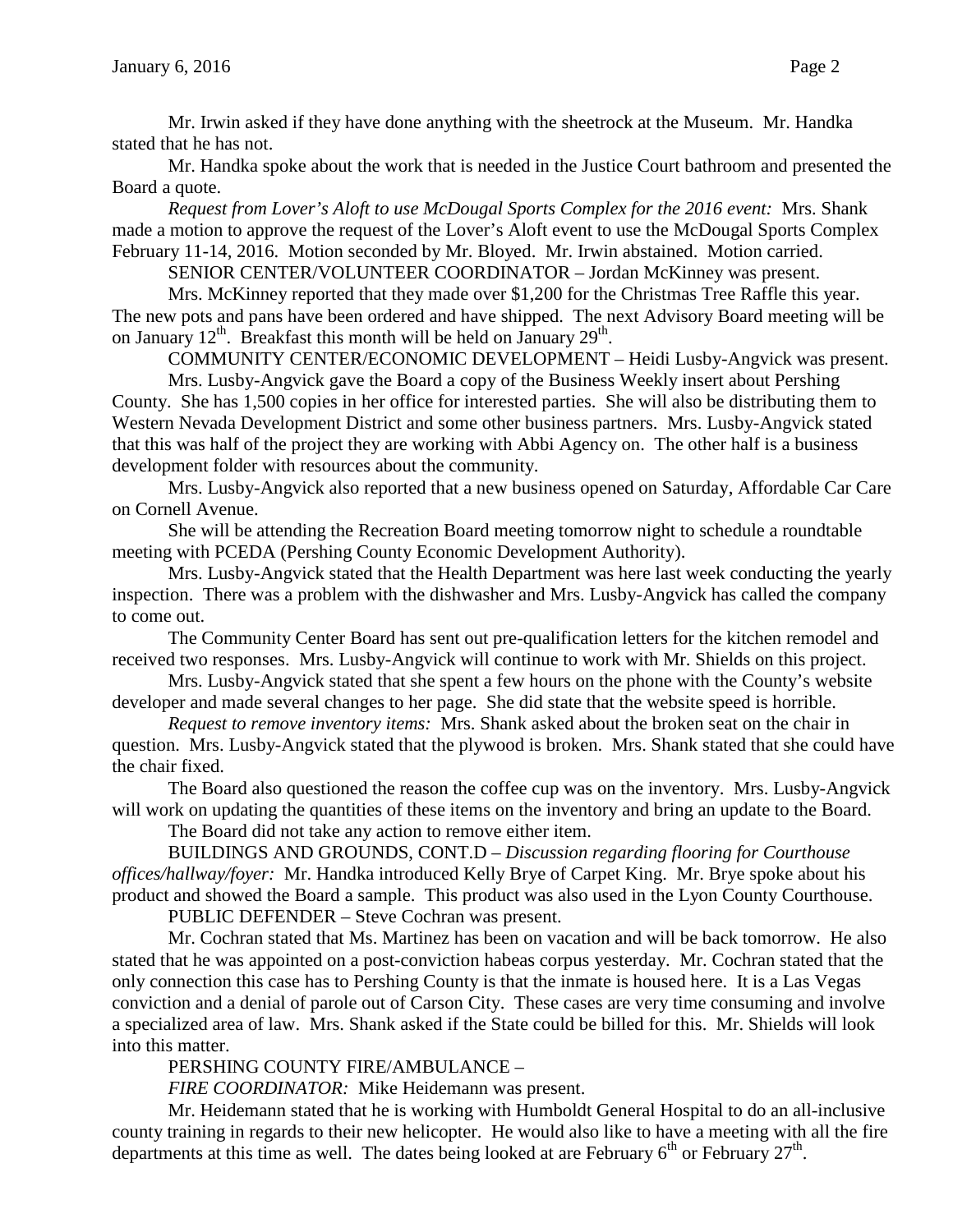*AMBULANCE:* Mrs. Shank asked about collection reports. Mr. Irwin stated that the transition to REMSA's collection agency has not happened yet. Once that is complete they will give us a report of all the accounts that were forwarded to collections. Mr. Irwin also stated that they attended a training put on by the Nevada Fire Chiefs in regards to Medicare reimbursements.

*GRASS VALLEY FIRE:* Sean Burke was present.

Mr. Burke reported that they responded to 75 calls in 2015. On January  $11<sup>th</sup>$  they will be having a pre-build conference with Rosenbauer in regards to the fire truck that was ordered. Mr. Burke also spoke about the training schedule and stated they would be starting with Wildland Fire training in January. An online course was recommended by Ralph Hammond from Churchill County and the only cost is the books. Humboldt General Hospital has also agreed to waive all fees for EMT (Emergency Medical Technician), AEMT (Advanced Emergency Medical Technician), and EMR (Emergency Medical Responder) classes for the Grass Valley and Imlay departments.

Mr. Burke also reported that the draft AFG (Assistance to Firefighters Grant) grant is done, but it hasn't been presented to the Commission for approval. It must be submitted by January  $15<sup>th</sup>$ . The consensus of the Board, due to time constraints, was to have Mr. Bloyed sign the application and an item will be put on the next agenda for approval. If the Board decides not to approve the grant submittal, the application can be pulled.

LEPC – Mrs. Shank spoke about the table top that was held recently. She stated that there were at least 20 people in attendance from various entities. Mrs. Shank also stated that they have a meeting tomorrow morning as well. Mr. Irwin was concerned that there is always a lot of dialect during these trainings, but never any follow through.

## **ELECTED DEPARTMENTS:**

LACEY DONALDSON, CLERK-TREASURER – Mrs. Donaldson reported that the office is busy this week with  $3<sup>rd</sup>$  installment taxes. They are also beginning to ramp up for elections. Mrs. Donaldson stated that she had spoken to the Board at the last meeting about a Net Proceeds Refund. Eide-Bailly worked with the State to verify the accuracy of the request and we will be refunding Coeur Rochester approximately \$95,000. Eide-Bailly also created a spreadsheet for us to keep better track of these payments as Coeur still has a credit balance of about \$1 million. Mrs. Donaldson also informed the Board that an amended contract with the FAA (Federal Aviation Administration) will be coming before them for approval. When scheduling the flight inspection for the new lighting at Derby Field they did not include the new REILs. There will be an additional cost, but it will be reimbursed through the grant.

*Approval of corrections/changes to the Tax Roll:* The following corrections were submitted for review:

Parcel #001-111-26, Daryl Giusti, Landfill Assessment removal request resulting in a \$120 refund;

MM 1257, Standard Mine/Florida Canyon, double billing correction resulting in a refund of \$118,365.40.

Mrs. Shank made a motion to approve the corrections to the Tax Roll as submitted. Motion seconded by Mr. Irwin and passed.

RENE CHILDS, RECORDER-AUDITOR – *Quote from Network Solutions for web based emails:* Mrs. Childs received a quote from Network Solutions, who is the Domain holder for our website, for web-based email access. The access would be for the Department Heads only. Mrs. Shank asked who hosts the website as the speed is so slow. Mrs. Childs stated that it is Great Basin and she will call them to see if there is a solution for the speed. She will also ask if Network Solutions can host our website.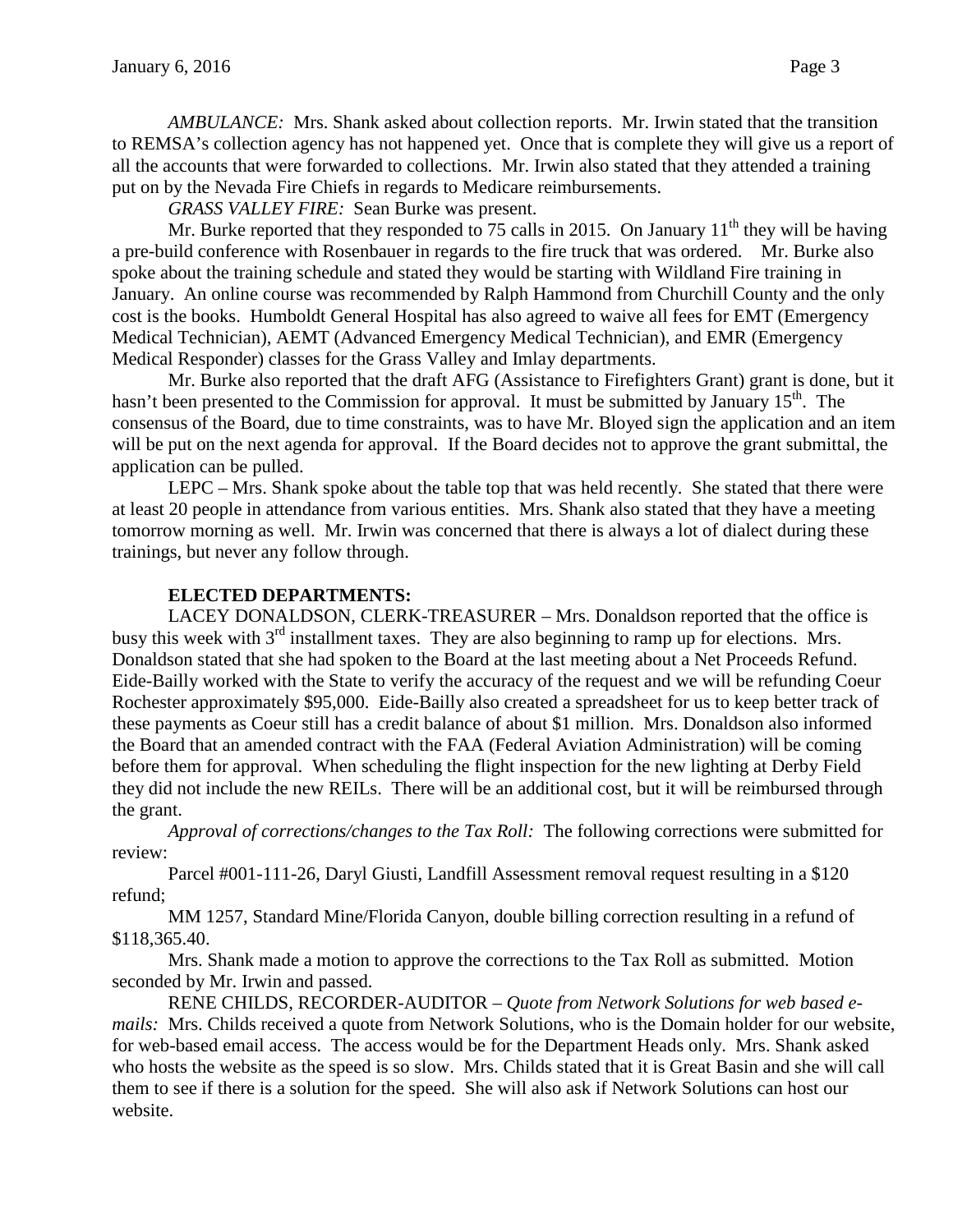Mr. Irwin made a motion to approve the five year pricing quote with Network Solutions for web-based email access for 15 users at a cost of \$29.98 per year plus \$5.99 per mailbox. Motion seconded by Mrs. Shank and passed.

**PROCLAMATIONS AND AWARDS:** Mrs. Shank made a motion and read a Proclamation declaring January 2016 Radon Action Month. Motion seconded by Mr. Irwin and passed.

# **PRESENTATION OF YEARS OF SERVICE CERTIFICATE/PIN:** The Board presented

the following Years of Service Recognition Awards:

Karen Stephens received a 25 year pin with 26 years of service; Karen Wesner received a 25 year pin with 28 years of service; Janice Rutherford received a 20 year pin with 21 years of service; Dan Hill will receive a 20 year pin with 20 years of service; Lacey Donaldson received a 15 year pin with 15 years of service; Lauri Cerini-Jones will receive a 10 year pin with 13 years of service; Jerry Reid will receive a 10 year pin with 12 years of service; Bryce Shields received a 5 year pin with 8 years of service; Megan Ortega received a 5 year pin with 8 years of service; James Evans received a 5 year pin with 6 years of service; Rene Childs received a 5 year pin with 5 years of service; and Phillip Dickerman will receive a 5 year pin with 5 years of service.

## **PLANNING DEPARTMENT:** James Evans was present.

Mr. Evans gave the Board the monthly permits issued and fees collected report.

# **IMLAY WATER:** James Evans was present.

Mr. Evans reported that on Christmas Eve he had to call Sierra Controls as he received several fail alarms on the system. Mr. Evans had recently replaced the battery, but it still failed due to the weather conditions.

Mr. Irwin stated that he spoke with someone who might be interested in taking over the County's utilities, i.e. Imlay Water and the Pershing County Electric Utility. Any further correspondence he receives he will share with Mr. Evans and the rest of the Board.

# **BUILDING DEPARTMENT:** James Evans was present.

Mr. Evans stated that this side of the office has been pretty slow with the cold weather. Mr. Irwin asked about the Imlay Firehouse. Mr. Evans emailed Mike Sheppard and asked him to contact Mr. Wilcox as he had the list of items that need to be addressed.

Mr. Evans also stated that we should be going out to bid on the Archival building soon.

# **RESOLUTION TO AUGMENT THE FY 2015-2016 BUDGET FOR THE OPTION TAX**

**FUND:** Mrs. Childs explained that this is a result of a recommendation by the outside auditors and the Department of Taxation. When the budget was finalized the loan proceeds for the three fire trucks was not anticipated.

Mr. Irwin made a motion to adopt Resolution #160101, augmenting the FY 2015-2016 budget for the Option Tax – Public Safety Fund to adjust the revenue from \$220,000 to \$975,967. Motion seconded by Mrs. Shank and passed unanimously.

**CORRESPONDENCE:** There was no additional correspondence for consideration.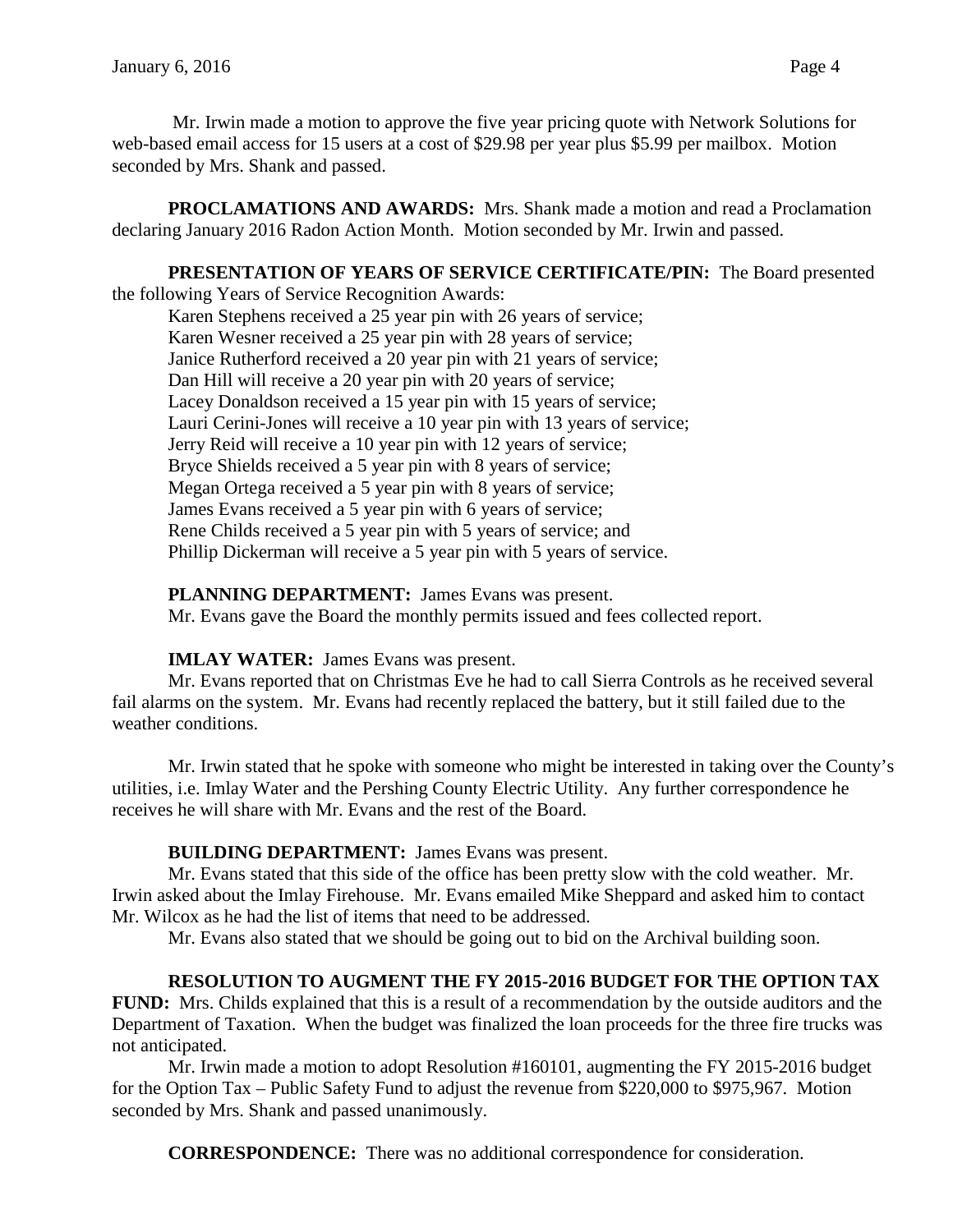**APPROVAL OF SPECIAL ASSESSMENT FOR THE LOVELOCK VALLEY GROUNDWATER BASIN FOR FY JULY 1, 2016 – JUNE 30, 2017 IN THE AMOUNT OF \$2,951.25:** Mrs. Shank made a motion to approve the Special Assessment for the Lovelock Valley Groundwater Basin for FY July 1, 2016 to June 30, 2017 in the amount of \$2,951.25. Motion seconded by Mr. Irwin and passed.

**APPROVAL OF THE HUMBOLDT RIVER DISTRIBUTION FOR FY JULY 1, 2016 – JUNE 30, 2017 IN THE AMOUNT OF \$43,412.24:** Mrs. Shank made a motion to approve the Humboldt River Distribution for FY July 1, 2016 to June 30, 2017 in the amount of \$43,412.24. Motion seconded by Mr. Irwin and passed.

### **BLM APPROVES TUNGSTEN MOUNTAIN GEOTHERMAL EXPLORATION PROJECT, COMMENT PERIOD OPEN:** The Board did not take any action on this item.

The meeting recessed at 10:21 a.m. and reconvened at 10:33 a.m.

**JERRY ALLEN, SHERIFF:** Sheriff Allen reported that the new hire started on Monday. His name is Alfredo Paredes. Deputy Paredes is already Category III certified. Deputy Reed will be starting POST (Peace Officers Standards Training) on January  $25<sup>th</sup>$ . Sheriff Allen also reported that one of his employees was injured on the ice this morning leaving their house.

Sheriff Allen stated that he spoke with Dennis of SH Architecture regarding the new Law Enforcement Center. He said they have done several USDA projects and can help us with that as well. He also stated that there is money left in the budget so they contacted a financial planner to give us a more realistic cost estimate. Mrs. Shank stated that the Board needs to take formal action regarding the financing and would like an item on the next agenda.

Mrs. Shank spoke about some complaints that were received and wondered the appropriate department to handle them. Sheriff Allen stated that he has received the complaints as well and he will work with Mr. McKinney, Code Enforcement Officer, to come up with a solution.

#### **ELECTED DEPARTMENTS, CONT.D:**

KAREN STEPHENS, JUSTICE COURT – Judge Stephens stated that she is still working on getting things moving forward on the office remodel. There was a leak in the bathroom and she can't move forward until the walls have been fixed. Mr. Irwin stated that he would come speak with Judge Stephens after the meeting.

**CHARLES P. COCKERILL, ESQ, ALLISON-MACKENZIE:** APPROVAL OF HOURLY RETAINER AGREEMENT EFFECTIVE JANUARY 1, 2016 FOR LABOR RELATIONS MATTERS FOR PERSHING COUNTY – A letter regarding the Hourly Retainer Agreement with Allison-Mackenzie was received. The hourly retainer increased from \$225 per hour to \$250 per hour.

Mr. Irwin made a motion to approve the Hourly Retainer Agreement with Allison-Mackenzie effective January 1, 2016 for labor relations matters for Pershing County after review by the District Attorney. Motion seconded by Mrs. Shank and passed.

**BOARD APPOINTMENTS:** LIBRARY BOARD – A letter of interest was received from Whitney Phillips.

Mrs. Shank made a motion to appoint Whitney Phillips to the Library Board with a term expiring June 30, 2019. Motion seconded by Mr. Irwin and passed.

TV BOARD – A letter was received from Shelly Nee asking to be reappointed to the TV Board.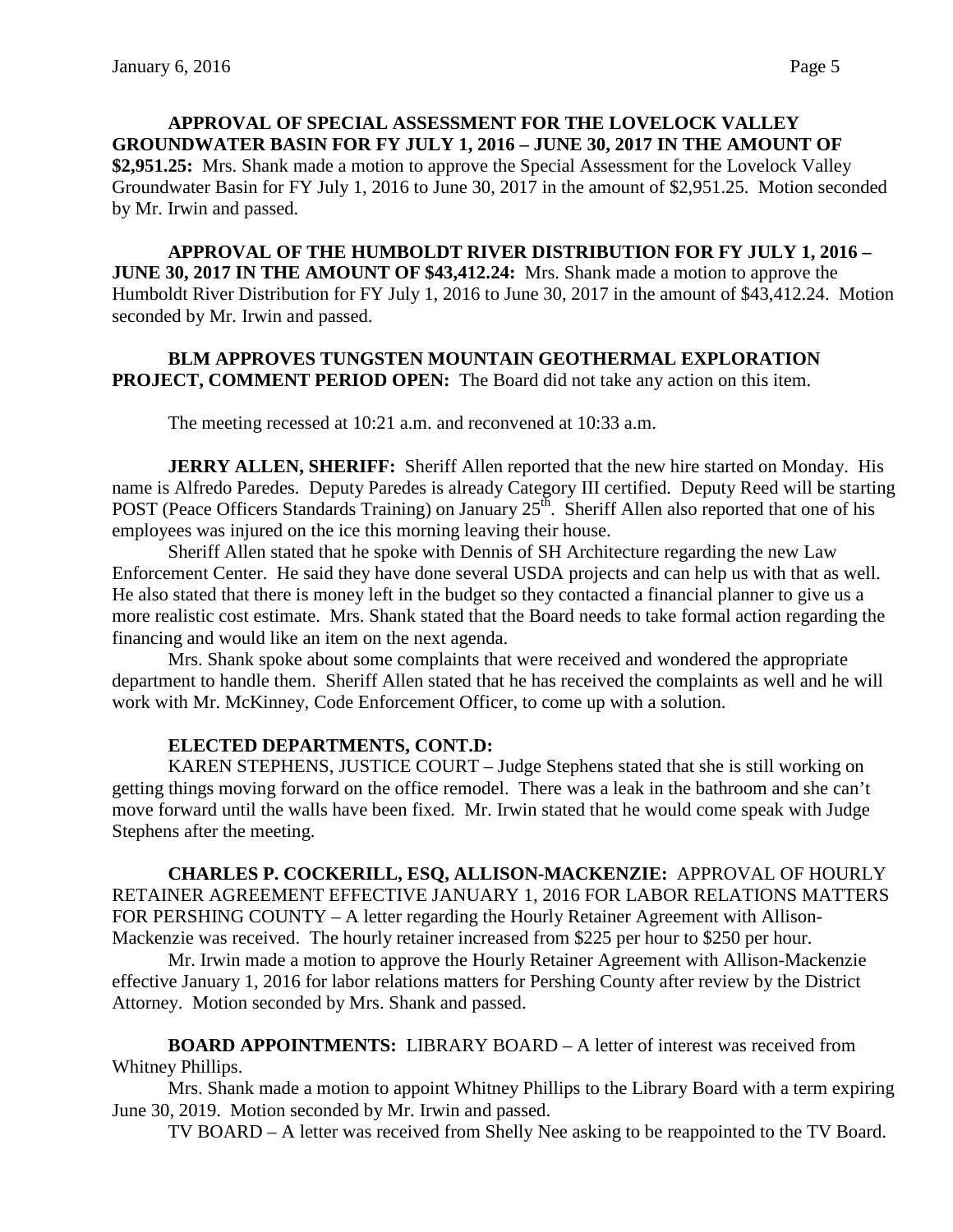Mr. Irwin made a motion to reappoint Shelly Nee to the TV Board with a term expiring January 1, 2018. Motion seconded by Mrs. Shank and passed.

NATURAL RESOURCE ADVISORY COMMISSION – A letter was received from Tim DeLong asking to be reappointed to the Natural Resource Advisory Commission.

Mrs. Shank made a motion to reappoint Tim DeLong to the Natural Resource Advisory Commission, Seat A – Ranching with a term expiring December 31, 2019. Motion seconded by Mr. Irwin and passed.

**FIRST READING OF A PROPOSED AMENDMENT TO TITLE 8, CHAPTER 5.04 OF THE PERSHING COUNTY CODE RELATING TO BUSINESS LICENSE REQUIREMENTS:**  Mr. Shields and Sheriff Allen are still working on this so this item will be put on a future agenda.

## **DISCUSSION ON FUNDING SOURCES TO PURCHASE TV SETS FOR COUNTY BUILDINGS FOYERS FOR PBS CHANNEL:** Mr. Bloyed felt the cost of the TVs should come out of the TV District budget. Mr. Shields did not see a problem with this.

Mr. Irwin made a motion to approve up to \$500 with a preference of spending \$250 to purchase a TV set for the Administrative Building foyer to view the PBS channel. Motion seconded by Mrs. Shank and passed.

**VOUCHERS:** Mr. Irwin made a motion to approve the vouchers as submitted. Motion seconded by Mrs. Shank and passed.

The meeting recessed at 11:22 a.m. for a Litigation meeting and reconvened at 11:34 a.m.

**REPORT FROM LEGAL:** There was no report given.

**REPORT FROM ADMINISTRATIVE ASSISTANT:** Mrs. Wesner stated that she is up to date on the CDBG (Community Development Block Grant) Imlay Firehouse grant. Everything has been submitted and approved. Mrs. Childs stated that we have not received a reimbursement yet. Mrs. Wesner also stated that we were granted an extension on the Imlay Sewer project through March 31<sup>st</sup>. We are still waiting to receive the permit from the Railroad, in which an expedited fee was paid.

Mrs. Wesner stated that the Personnel Rules are ready for review and she will be setting up a meeting with the Department Heads to go over them.

COMMISSIONER IRWIN, REQUEST FOR HIGHER ROOM RATE FOR AGRIP CONFERENCE MARCH 6-9, 2016 IN NASHVILLE, TN – Mr. Irwin stated that this travel expense would be reimbursed by POOL/PACT.

Mrs. Shank made a motion to approve Commissioner Irwin's request to attend the AGRIP Conference March 6-9, 2016 in Nashville, Tennessee including the approval of a higher room rate and with the expenses be reimbursed by POOL/PACT. Motion seconded by Mr. Bloyed. Mr. Irwin abstained. Motion carried.

COMMISSIONER IRWIN, APPROVAL OF ATTENDANCE, ROOM RATE AT THE SOCIETY FOR RANGE MANAGEMENT NEVADA SECTION WINTER MEETING JANUARY 14- 15, 2016 IN ELKO, NV – Mr. Irwin stated that this was not specifically budgeted for, but feels it will work within the current budget.

Mrs. Shank made a motion to approve Commissioner Irwin's request to attend the Society for Range Management Nevada Section's winter meeting January 14-15, 2016 in Elko, Nevada including the approval of a higher room rate. Motion seconded by Mr. Bloyed. Mr. Irwin abstained. Motion carried.